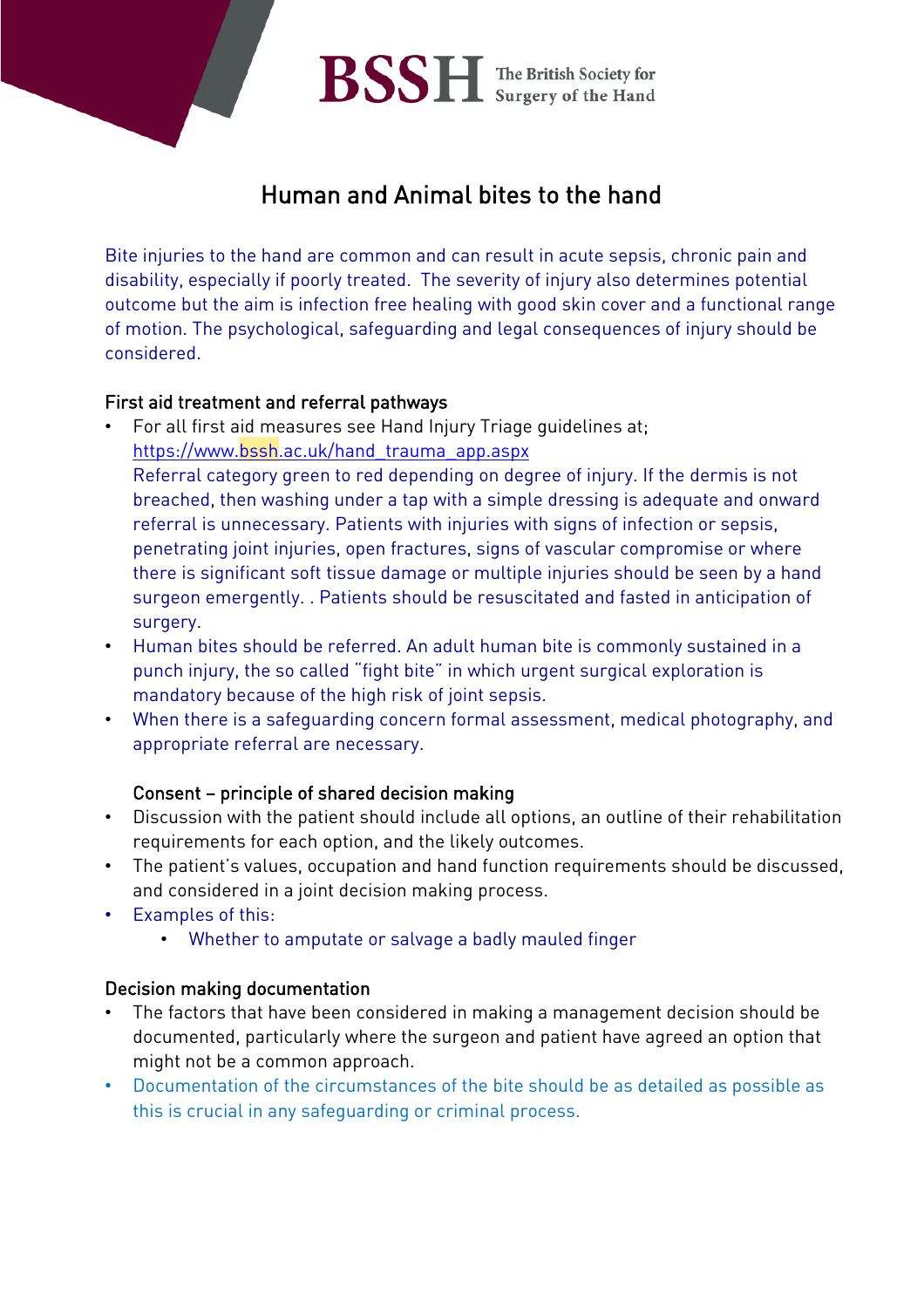# **BSSH** The British Society for

#### Non-operative management

Non-operative management is appropriate for minor bites that don't penetrate the dermis or bites with minimal soft tissue trauma, and no signs of infection that have been promptly washed out after injury.

Where this option is selected the patient should have a clear understanding of the signs of infection and how to seek help if they should arise. Elevation should be advised for at least 48 hours and a referral to hand therapy may be necessary if motion is impaired.

#### Operative management

• Operative intervention may range from simple debridement and washout of the wound under local anaesthetic to multi-stage debridements and complex reconstructions, which might require onward referral. It is appropriate to delay tendon repair and fracture fixation until the wound is judged free of contamination and devitalised tissue.

#### Operative management requirements for initial surgery

#### Timing

- Poorer outcomes are associated with delays to surgery .
- Initial surgery should be within 24 hours of injury, sooner if there is a penetrating joint injury, fight bite, an open fracture, tendon sheath penetration, vascular compromise, significant contamination or sepsis.
- The timing of further operations will depend on the presence of infection, contamination, necrosis and reconstructive requirements.

#### **Staff**

- Performed or supervised by a surgeon competent in the debridement of hand wounds
- An ODP or scrub nurse familiar with the equipment required

#### Environment

• Simple wound excision and washouts can be safely performed in a minor injury unit or outpatient setting but more complex injuries requiring fracture fixation should be carried out in a designated operating theatre with the appropriate number of air changes.

#### Equipment

- Light
- Copious fluids for washout
- Hand surgery instrumentation
- As needed:
	- Microsurgery instrumentation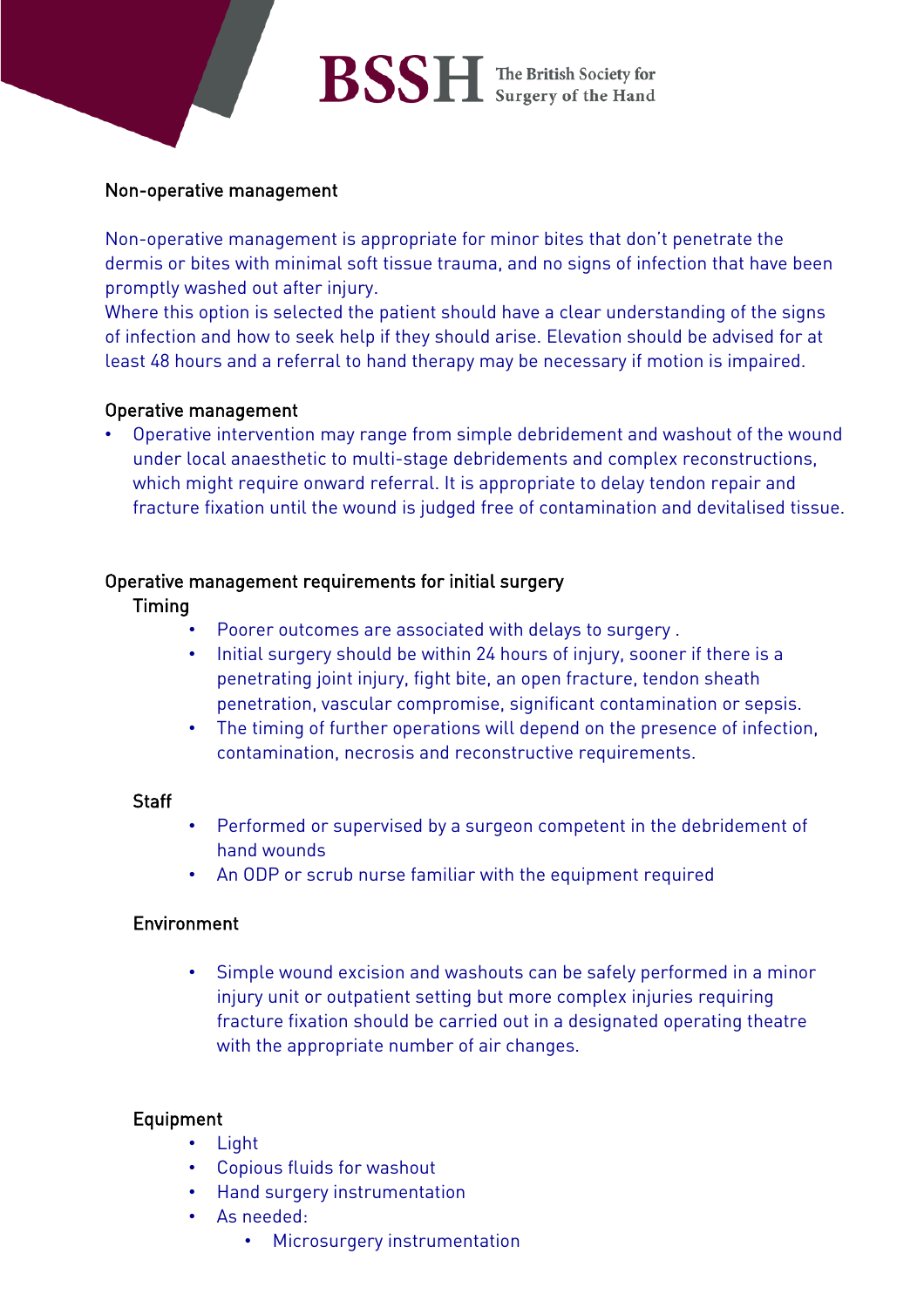

- Appropriate fracture fixation equipment and implants
- Appropriate magnification loupe or microscope
- Intra-operative mini C arm Xray facilities with images appropriately stored in PACS
- Tourniquet and the associated infrastructure

#### Additional measures e.g. antibiotics

- Antibiotics should be started as soon as possible after injury. If the patient requires hospitalisation, the intravenous route is appropriate. Local guidelines and history of allergy will determine which antibiotic is prescribed but in general it should be broad spectrum (for example coamoxiclav). Microbiology swabs or tissue samples should be taken in the more severe injuries for culture and sensitivities. Ongoing antibiotic prophylaxis may be required where there is severe injury, bone or joint involvement or gross contamination.
- For tetanus prophylaxis LINK
- Anti-venom treatment may be required in the case of bites from venomous animals such as snakes or tropical insects. Consult [www.toxbase.org](http://www.toxbase.org/) for advice on anti-venom.
- Human bites may pose a risk of viral transmission, both victim and assailant should be risk assessed and advice sought from the microbiology or genitourinary medicine departments depending on local guidelines on testing and prophylaxis for blood borne viral infections such as Hepatitis B and HIV.

#### Therapy requirements post-operatively

- Assessment by a hand therapist should be made while they are an inpatient or as soon as feasible after discharge
- If mobilisation is going to be significantly delayed a Position of Safe Immobilisation (POSI) splint is recommended
- Early mobilisation is recommended with modification for tendon repair, soft tissue reconstruction or fracture fixation.
- Close communication between therapist and surgeon is essential.

#### Audit

- Regular or rolling audits of
	- Infection rate
	- Rate of re-operation
	- Number of hospital visits/interventions
	- Functional outcome at 3 months, ROM, pain and PROM